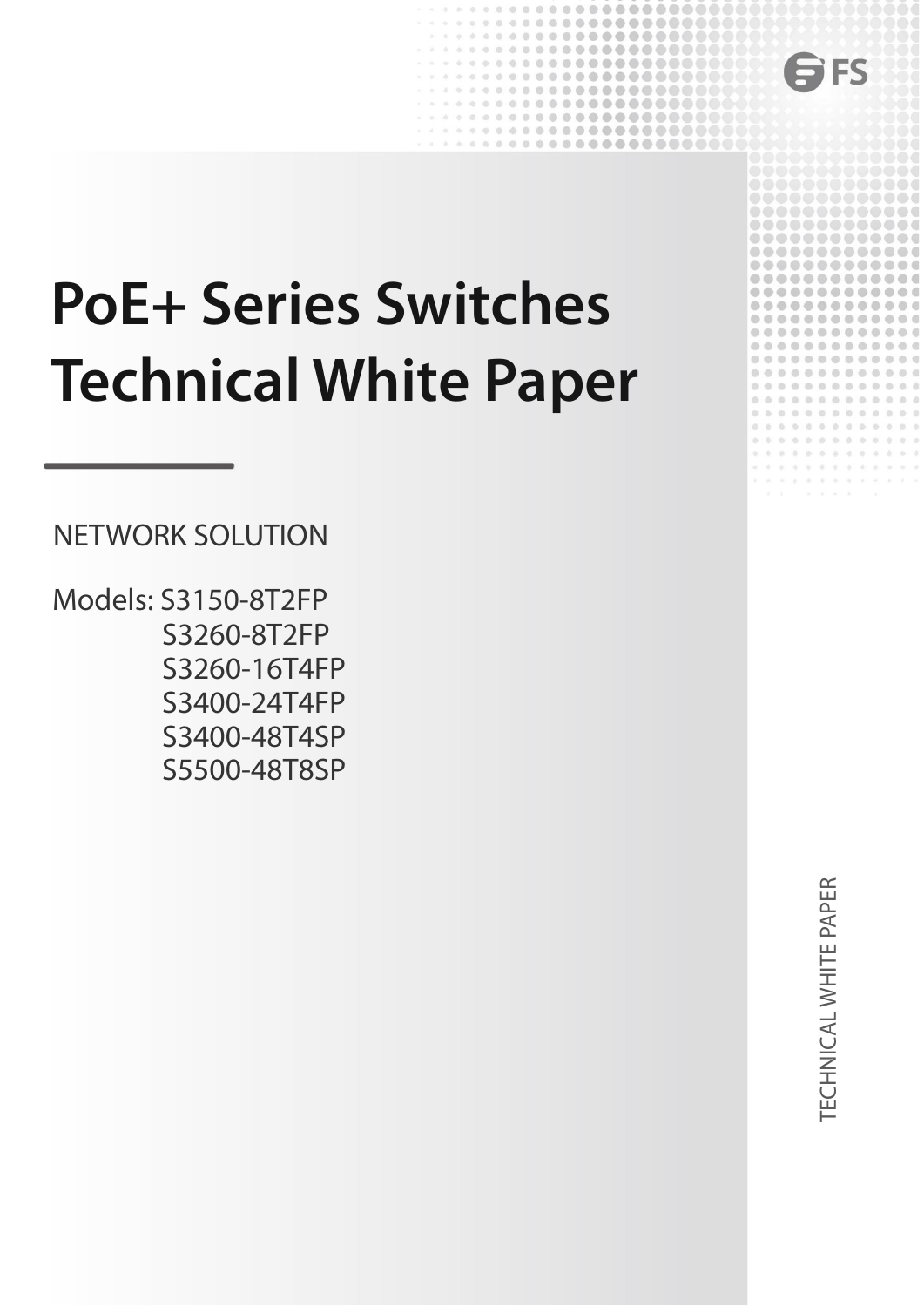### **Contents**

<span id="page-1-0"></span>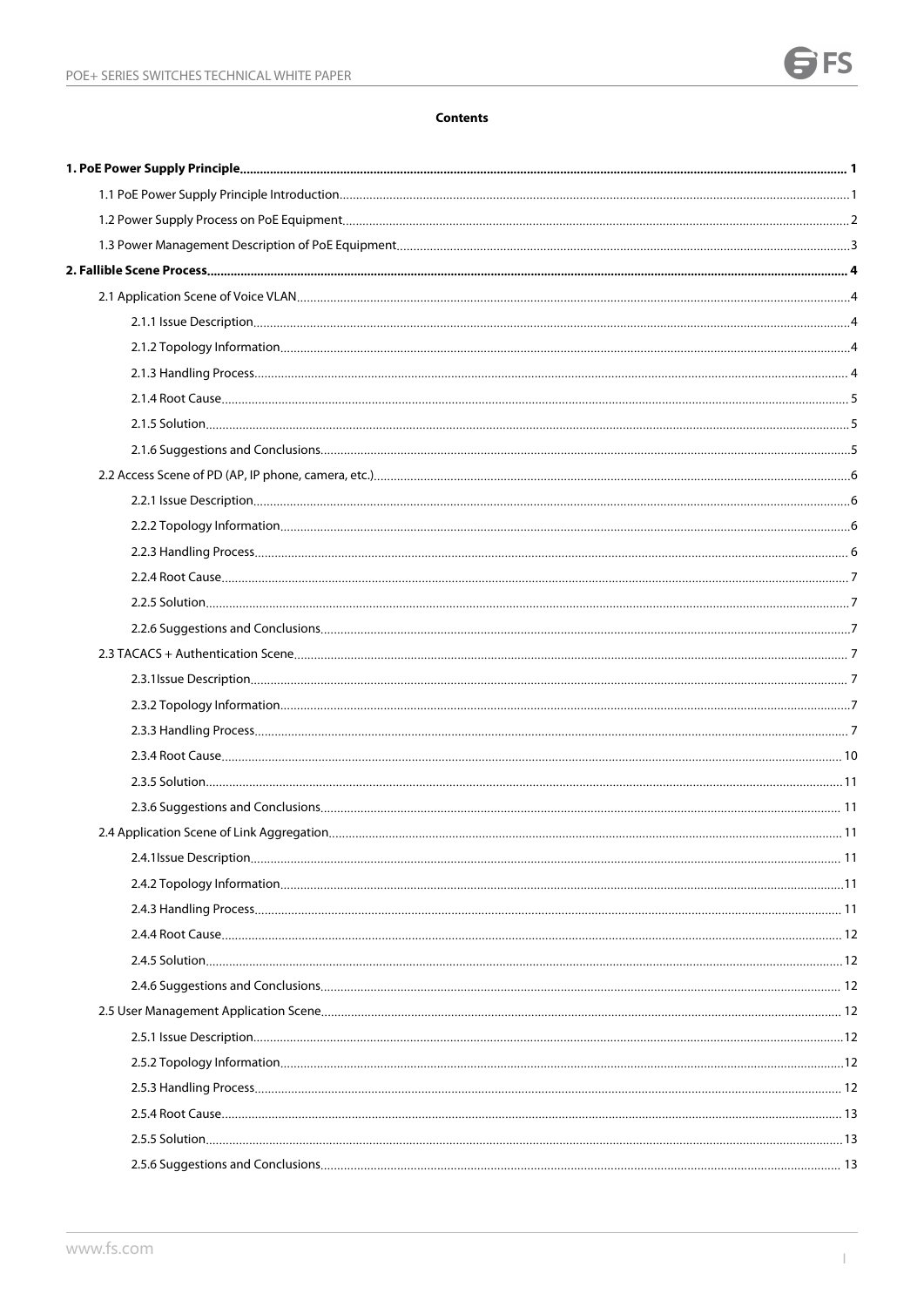# **1. PoE Power Supply Principle**

# <span id="page-2-0"></span>**1.1 PoE Power Supply Principle Introduction**

PoE (Power over Ethernet) refers to the technology that can transmit data signals for some IP based terminals (such as IP phone, Wireless LAN access point AP, webcam, etc.) while provides DC power supply technology for such equipment under the circumstances that the existing Ethernet Cat.5 cabling infrastructure has no changes. PoE technology can ensure the security of the existing structured cabling while the operation of the existing network is normal and the cost is minimum.

In PoE system, the equipment providing power is called Power Supply Equipment (PSE), and the equipment using power is called Powered Device (PD). As shown in the figure below,PoE switch is PSE, other IP phones, indoor AP, cameras, etc. are PD.



PoE technology is widely used in home applications, wireless networking, security protection, retail, entertainment and other scenes because of its easy installation, easy management, security and stability. Currently, PoE based on 802.3af standard can provide up to 15.4W power, and PoE+ based on 802.3at standard can provide up to 30W power.

| <b>Category</b>              | <b>PoE</b>         | $PoE+$             |
|------------------------------|--------------------|--------------------|
| <b>Standard</b>              | 802.3af            | 802.3at            |
| <b>Power Supply Distance</b> | 100 <sub>m</sub>   | 100 <sub>m</sub>   |
| <b>Classification</b>        | $0 \sim 3$         | $0 \sim 4$         |
| <b>Maximum Current</b>       | 350 <sub>m</sub> A | 600 <sub>m</sub> A |
| <b>PSE Output Voltage</b>    | $44 \sim 57$ VDC   | $50 \sim 57$ VDC   |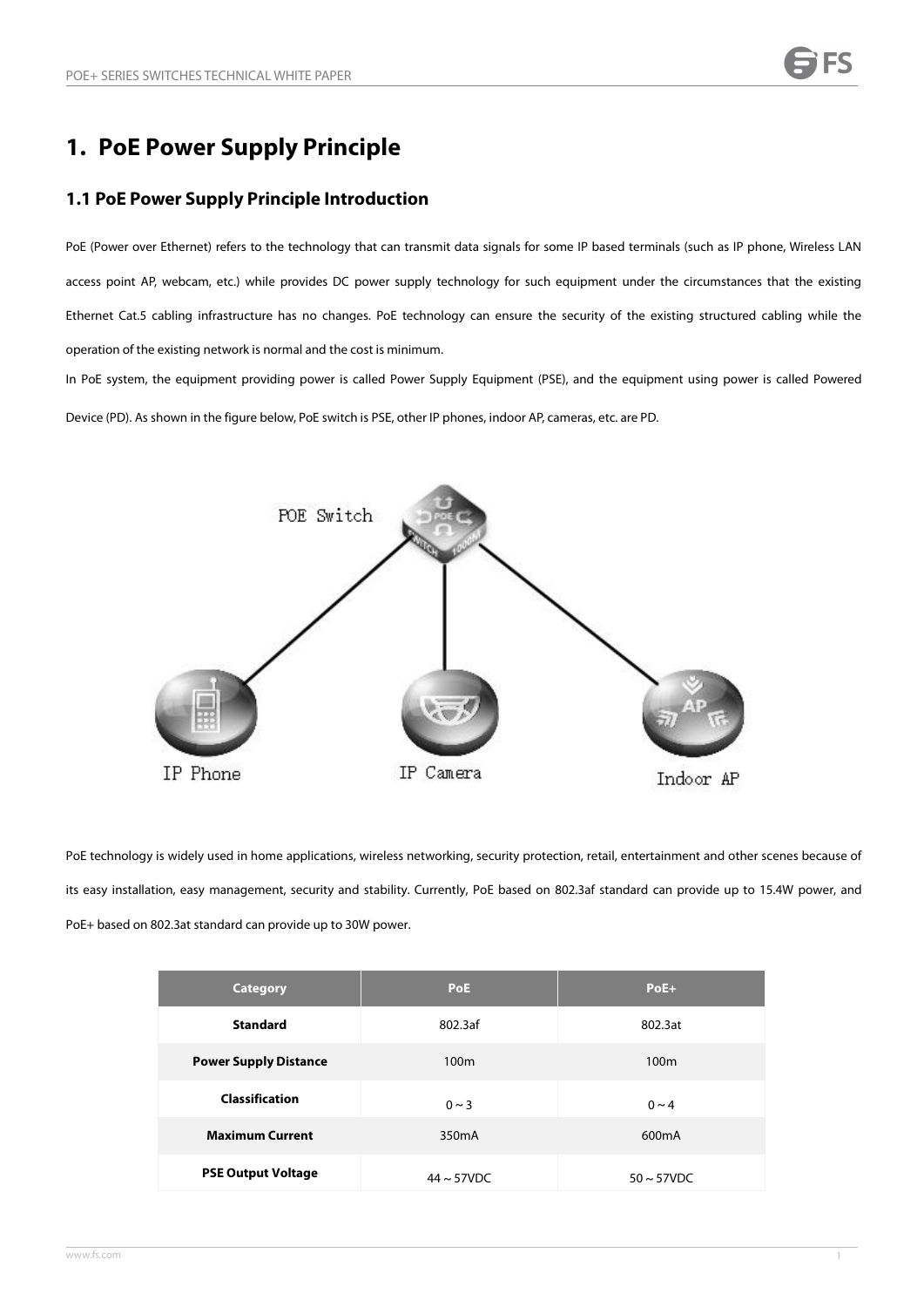### POE+ SERIES SWITCHES TECHNICAL WHITE PAPER

| <b>Category</b>                | <b>PoE</b>       | $PoE+$             |
|--------------------------------|------------------|--------------------|
| <b>PSE Output Power</b>        | $\leq$ =15.4W    | $\leq$ =30W        |
| <b>Cable Requirements</b>      | Unstructured     | CAT-5e or better   |
| <b>PD Input Voltage</b>        | $36 \sim 57$ VDC | $42.5 \sim 57$ VDC |
| <b>PD Maximum Power</b>        | 12.95W           | 25.5W              |
| <b>Power Supply Cable Pair</b> | $\mathfrak{D}$   | 2                  |

PoE Advantages:<br>Reliability: centralized power supply, convenient backup.

Simple connection: the network terminal does not need external power supply, only needs a network cable.

Standard: it conforms to IEEE 802.3af standard and IEEE 802.3at standard, and uses a global unified power interface, which can ensure the interaction with PD of different manufacturers.

# <span id="page-3-0"></span>**1.2 Power Supply Process on PoE Equipment**

The steps to achieve PoE power supply are as follows:

1. Detection of PD: the small voltage limited by the periodic output current of PSE at the port is used to detect the presence of PD equipment. If a resistance with a specific resistance value is detected, the cable terminal is connected to the receiving terminal equipment supporting IEEE 802.3af standard or IEEE 802.3at standard.

2. Power Supply Capacity Negotiation: PSE classifies PD and negotiates power supply. There are two ways to negotiate the power supply capacity: analyzing the specific resistance detected and negotiating the power supply capacity through lldp protocol.

3. Start Power Supply: during the start-up period (generally less than 15 μs), PSE equipment starts to supply power from lowvoltage to PD equipment until providing 48V DC voltage.

4. Normal Power Supply: after the voltage reaches 48V, PSE provides stable and reliable 48V DC power for PD equipment. When PSE equipment only supports PoE and PoE+, the power consumption of PD equipment shall not exceed 30W.

5. Power Off: during the power supply process, PSE will continuously monitor the PD current input. When the PD current consumption drops below the minimum value, or the current surges, such as unplugging the equipment or encountering PD equipment power consumption overload, short circuit, power supply load exceeding PSE, PSE will disconnect the power supply and repeat the test process.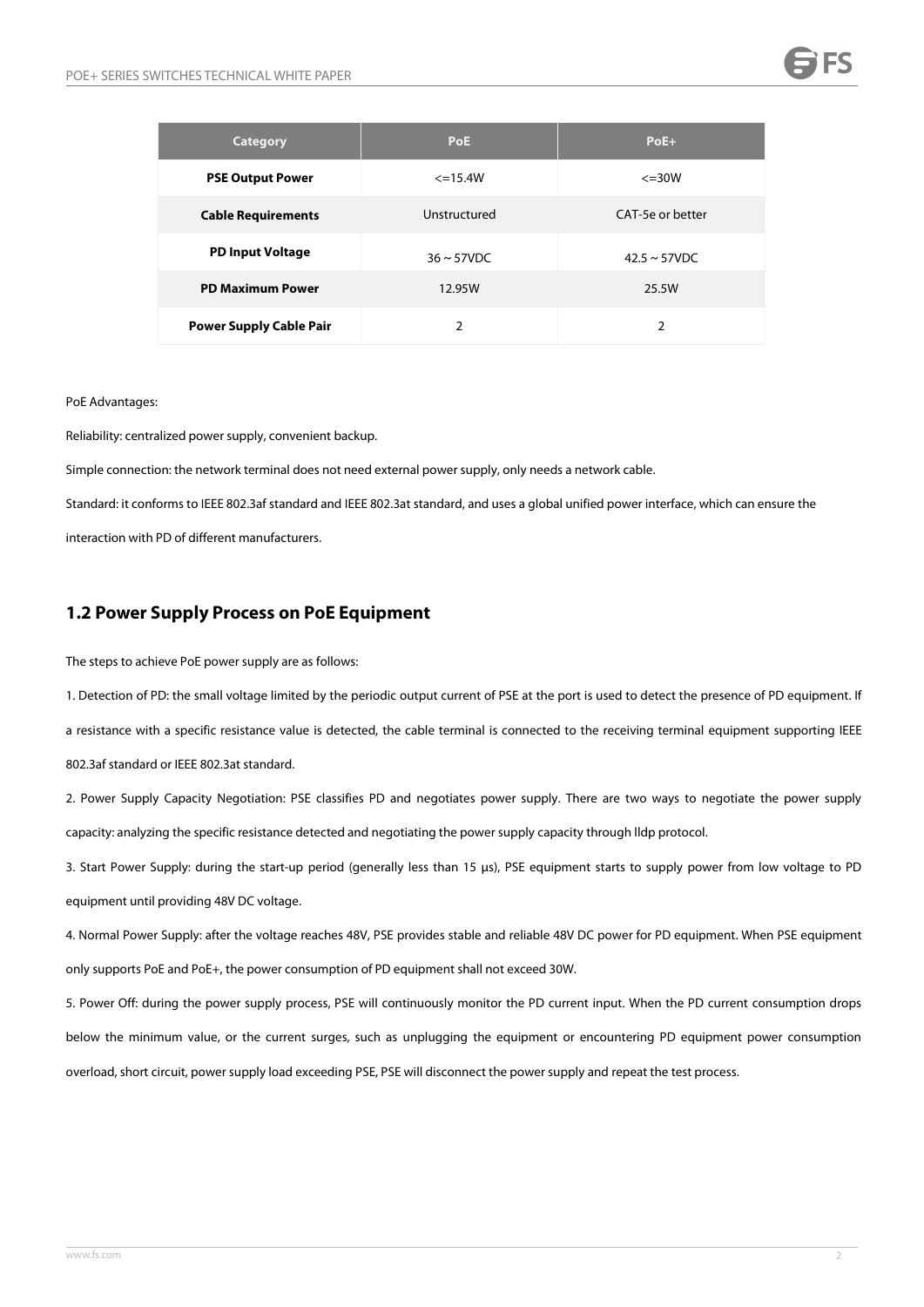# <span id="page-4-0"></span>**1.3 Power Management Description of PoE Equipment**

PoE switch provides real-time power management function, which will be managed according to PD real-time power. For example, the customer selects S3400-48T4SP PoE device, which has 48 ports PoE/PoE+ power supply capacity, providing 370W PoE power supply capacity, and can calculate how many ports can be provided through the table below. The switch is powered according to the power consumption management port of PD, not 30W for each port.

| PD Power Waste | <b>Cable Transmission Loss</b> | <b>Number of Power Supply Ports Available</b> |
|----------------|--------------------------------|-----------------------------------------------|
| 12.95W         | 2.45W                          | 24                                            |
| 25.5W          | 4.5W                           |                                               |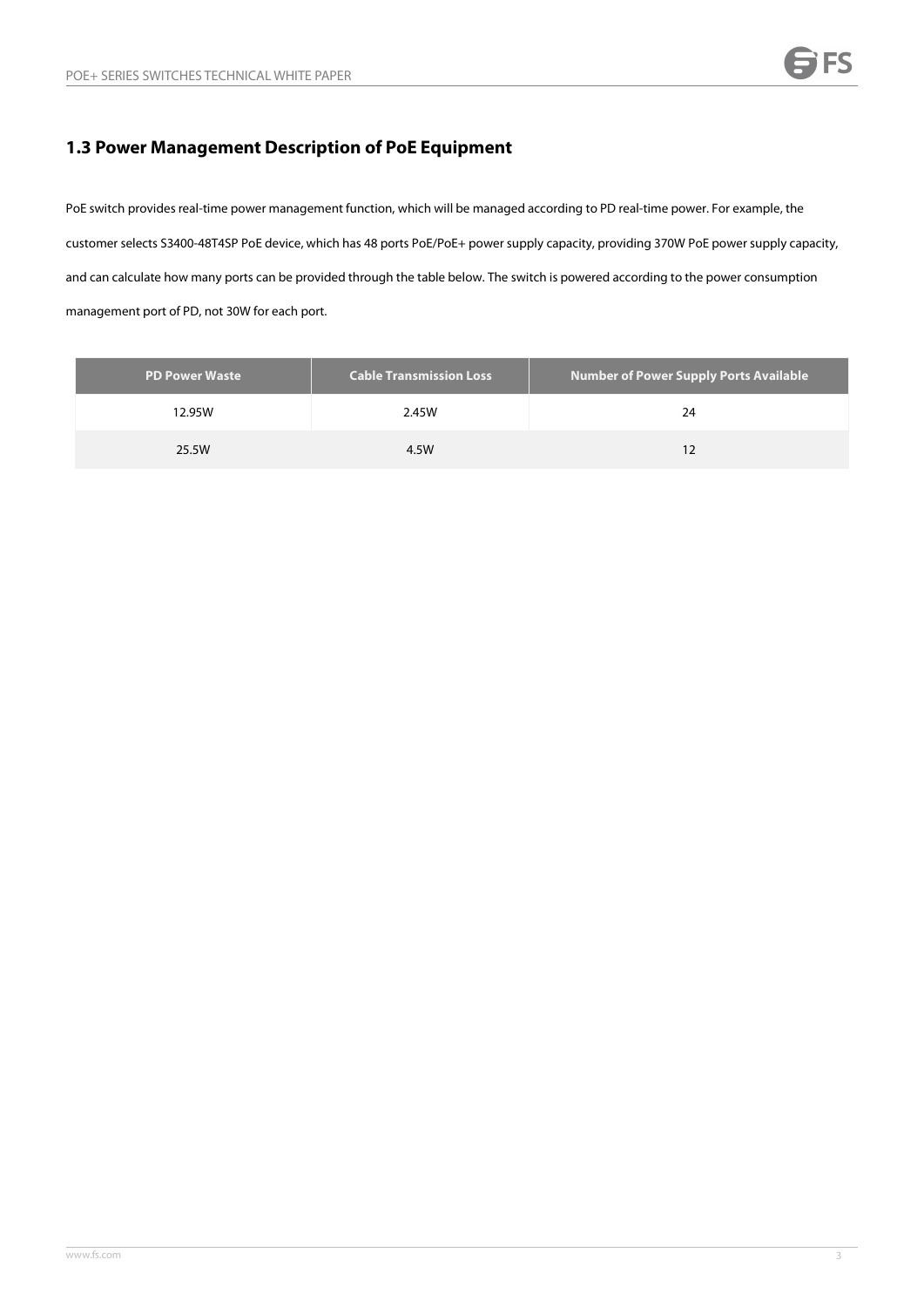# <span id="page-5-0"></span>**2. Fallible Scene Process**

# <span id="page-5-1"></span>**2.1 Application Scene of Voice VLAN**

### <span id="page-5-2"></span>**2.1.1 Issue Description**

Before configuring Voice VLAN, you must create corresponding VLAN. VLAN1 is the default VLAN, so it cannot be set as Voice VLAN.

IP phone does not support the protocol to obtain the Voice VLAN information configured on the switch. The voice VLAN based on MAC address can be configured.

### <span id="page-5-3"></span>**2.1.2 Topology Information**



### <span id="page-5-4"></span>**2.1.3 Handling Process**

Voice VLAN function can divide voice data flow into specified VLAN. Users can add the port connecting voice equipment to voice VLAN by creating Voice VLAN, which can make voice data centralized in voice VLAN for transmission, facilitate targeted QoS configuration of voice flow,

improve the transmission priority of voice traffic, and ensure voice quality.<br>1) The data sent by the IP phone is added to the Voice vlan, and the packet priority is set to 7.

Switch-1: Config 48PoE\_config#vlan 10 48PoE\_config\_vlan10#exit 48PoE\_config#int gigaEthernet 0/1 48PoE\_config\_g0/1#switchport mode trunk 48PoE\_config\_g0/1#switchport voice-vlan 10 cos 7(Voice VLAN default priority 6) 48PoE\_config\_g0/1#int gigaEthernet 0/2 48PoE\_config\_g0/2#switchport mode trunk 48PoE\_config\_g0/2#exit 48PoE\_config#voice-vlan mac-address ecd6.8a33.8bb8 mask ffff.ffff.ffff (The MAC address here is the Mac address of the IP phone)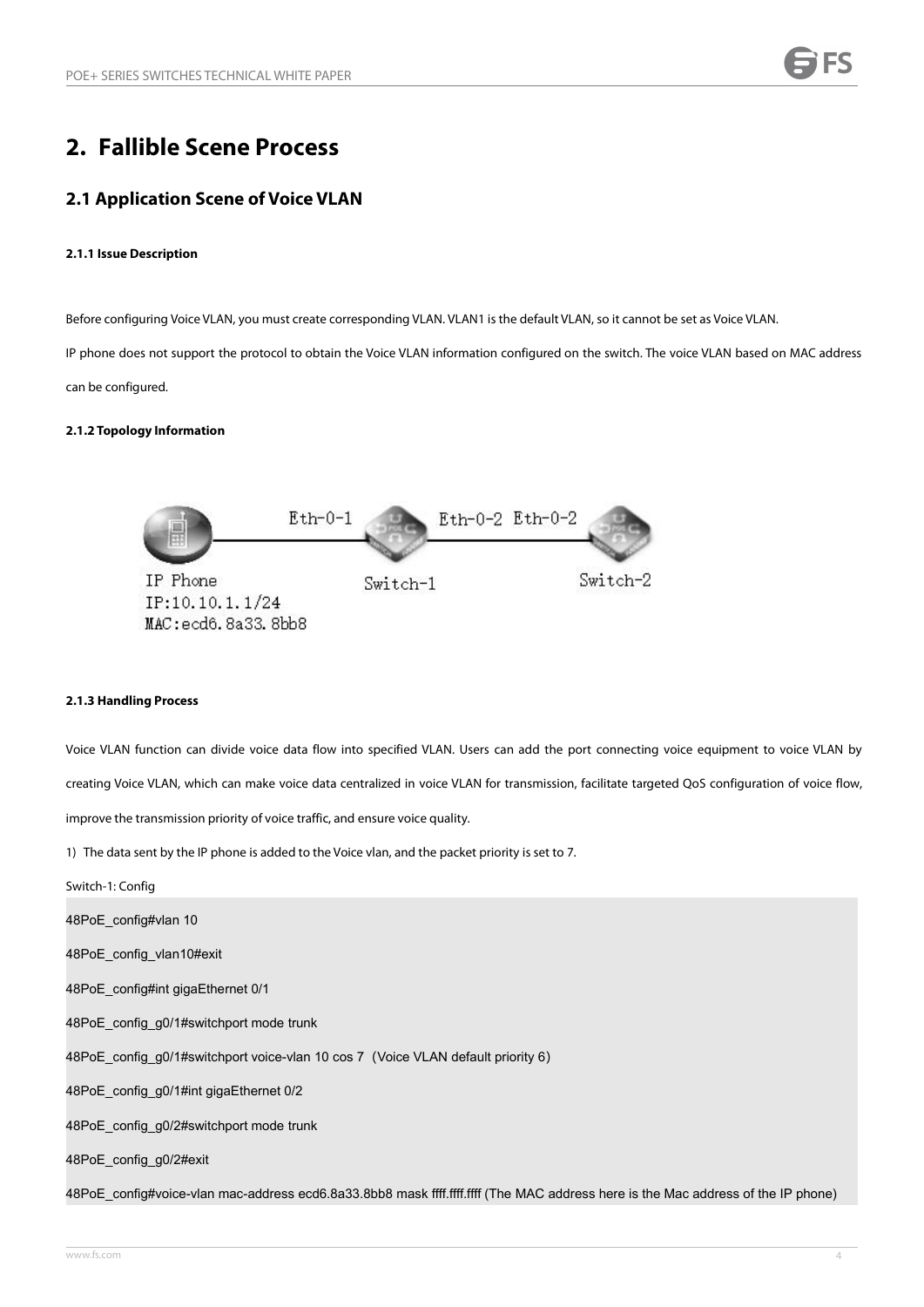Switch-2: Config

48PoE\_config#vlan 10 48PoE config\_vlan10#exit 48PoE\_config#int vlan 10 48PoE\_config\_v20#ip add 10.10.1.2 255.255.255.0 48PoE config\_vlan20#exit 48PoE\_config#int gigaEthernet 0/2 48PoE\_config\_g0/2#switchport mode trunk 48PoE\_config\_q0/2#switchport trunk allowed vlan all

2) Send ping packet to IP phone with Switch-2, grab packet on Switch-2, and check that the priority of Voice VLAN configuration is 7 on the

| package of 802.1Q.                                                                                                                                                                                                       |                                                                                                       |           |
|--------------------------------------------------------------------------------------------------------------------------------------------------------------------------------------------------------------------------|-------------------------------------------------------------------------------------------------------|-----------|
| 2083 2693.123737                                                                                                                                                                                                         | 10.10.1.2                                                                                             | 10.10.1.1 |
| 2084 2694.123889                                                                                                                                                                                                         | 10.10.1.2                                                                                             | 10.10.1.1 |
| 2087 2695.123475                                                                                                                                                                                                         | 10.10.1.2                                                                                             | 10.10.1.1 |
| 2088 2696.123781                                                                                                                                                                                                         | 10.10.1.2                                                                                             | 10.10.1.1 |
|                                                                                                                                                                                                                          |                                                                                                       |           |
| $\exists$ 802.10 Virtual LAN, PRI: 7, CFI: 0, ID: 10<br>111.    = Priority: Network Control (7)<br>$\ldots 0 \ldots \ldots \ldots \ldots = CFT$ : Canonical (0)<br>$\ldots$ 0000 0000 1010 = ID: 10<br>Type: IP (0x0800) | E Ethernet II, Src: ec:d6:8a:33:8b:b8 (ec:d6:8a:33:8b:b8), Dst: 64:9d:99:10:0a:d2 (64:9d:99:10:0a:d2) |           |
|                                                                                                                                                                                                                          | E Internet Protocol, Src: 10.10.1.2 (10.10.1.2), Dst: 10.10.1.1 (10.10.1.1)                           |           |
| E Internet Control Message Protocol                                                                                                                                                                                      |                                                                                                       |           |

### <span id="page-6-0"></span>**2.1.4 Root Cause**

When configuring voice VLAN, you need to create corresponding VLAN (not vlan1).

When IP phone sends voice data without VLAN Tag, you need to configure Voice VLAN based on MAC address matching on the PoE switch.

### <span id="page-6-1"></span>**2.1.5 Solution**

1. When configuring voice VLAN, you need to create a new VLAN. Vlan1 cannot be configured as voice VLAN.

2. When the IP phone does not support lldp protocol to obtain voice VLAN information, the voice VLAN based on MAC address can be

configured.

### <span id="page-6-2"></span>**2.1.6 Suggestions and Conclusions**

When configuring the voice VLAN function, you need to pay attention to creating a new VLAN; when accessing the IP phone, you can configure

Voice VLAN based on MAC addressmatching as required.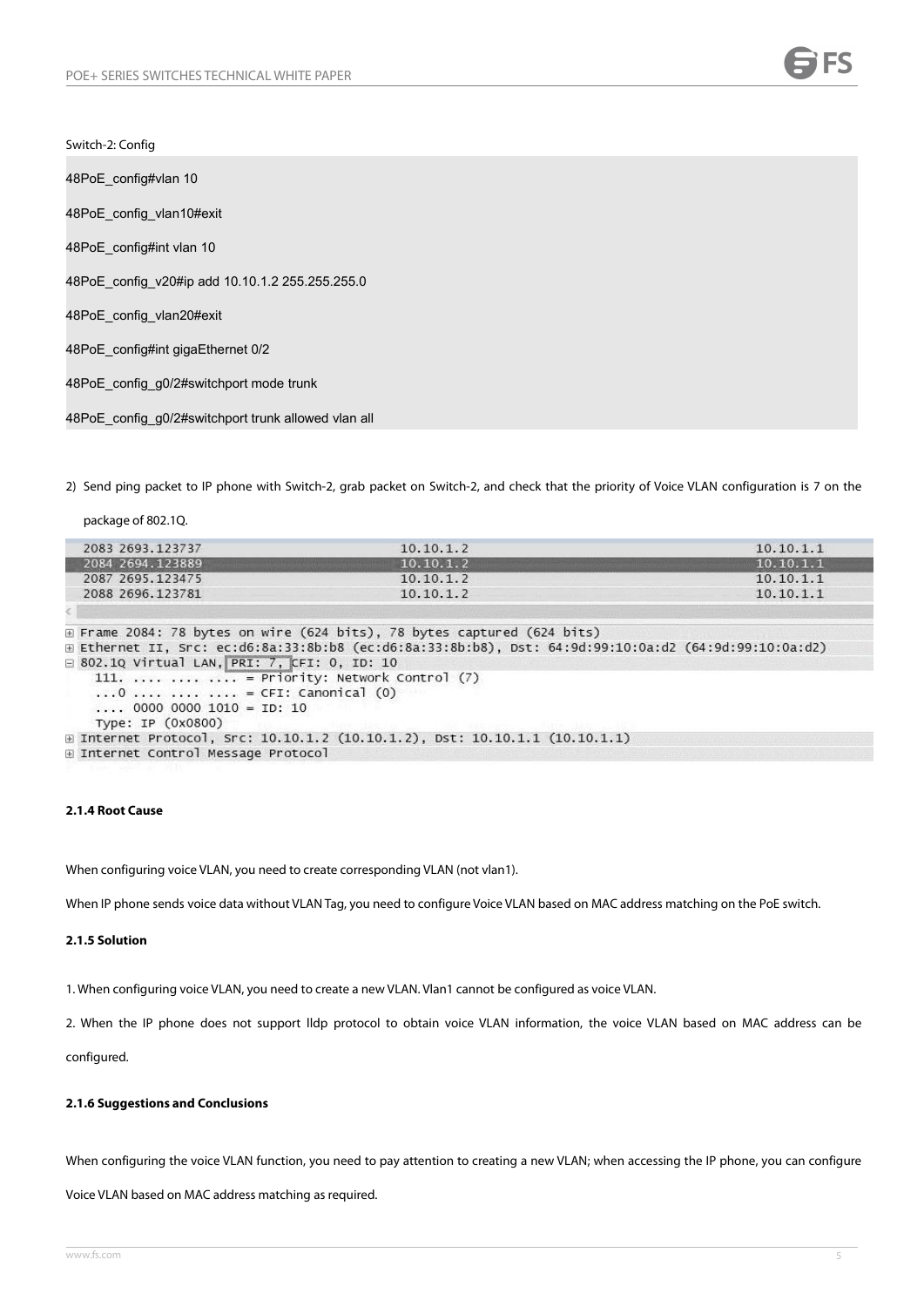# <span id="page-7-0"></span>**2.2 Access Scene of PD (AP, IP phone, camera, etc.)**

### <span id="page-7-1"></span>**2.2.1 Issue Description**

When S3400-48T4SP switch is connected to AP, camera, IP phone and other devices, it is necessary to check whether the powered equipment supports 802.3af/at standard. If yes, use RJ45 network cable to connect the powered device and make it work normally. If not, check the operating instructions of powered device and supply power in the correct way.

### <span id="page-7-2"></span>**2.2.2 Topology Information**



### <span id="page-7-3"></span>**2.2.3 Handling Process**

1) Access to non-standard (not support 802.3af/at standard) power receiving equipment of PoE switch

PoE switch is connected to non-standard power receiving equipment. You can view PoE power supply information at the corresponding port of

PoE device, and connect to non-standard power receiving equipment. After the port is tested, this port will not turn on PoE power supply

### function.

48PoE#show PoE interface gigaEthernet 0/36 (view power supply details of specified port)

2) Access to standard (support 802.3af/at standard) power receiving equipment of PoE switch

PoE switch is connected to standard power receiving equipment. After inspection, it will classify the power receiving equipment and provide

corresponding power to ensure that the power receiving equipment can work normally.

48PoE#show PoE interface gigaEthernet 0/36 (view power supply details of specified port)

Turn down port PoE power supply

48PoE#\_config\_g0/36#PoE disable (Turn down port PoE power supply)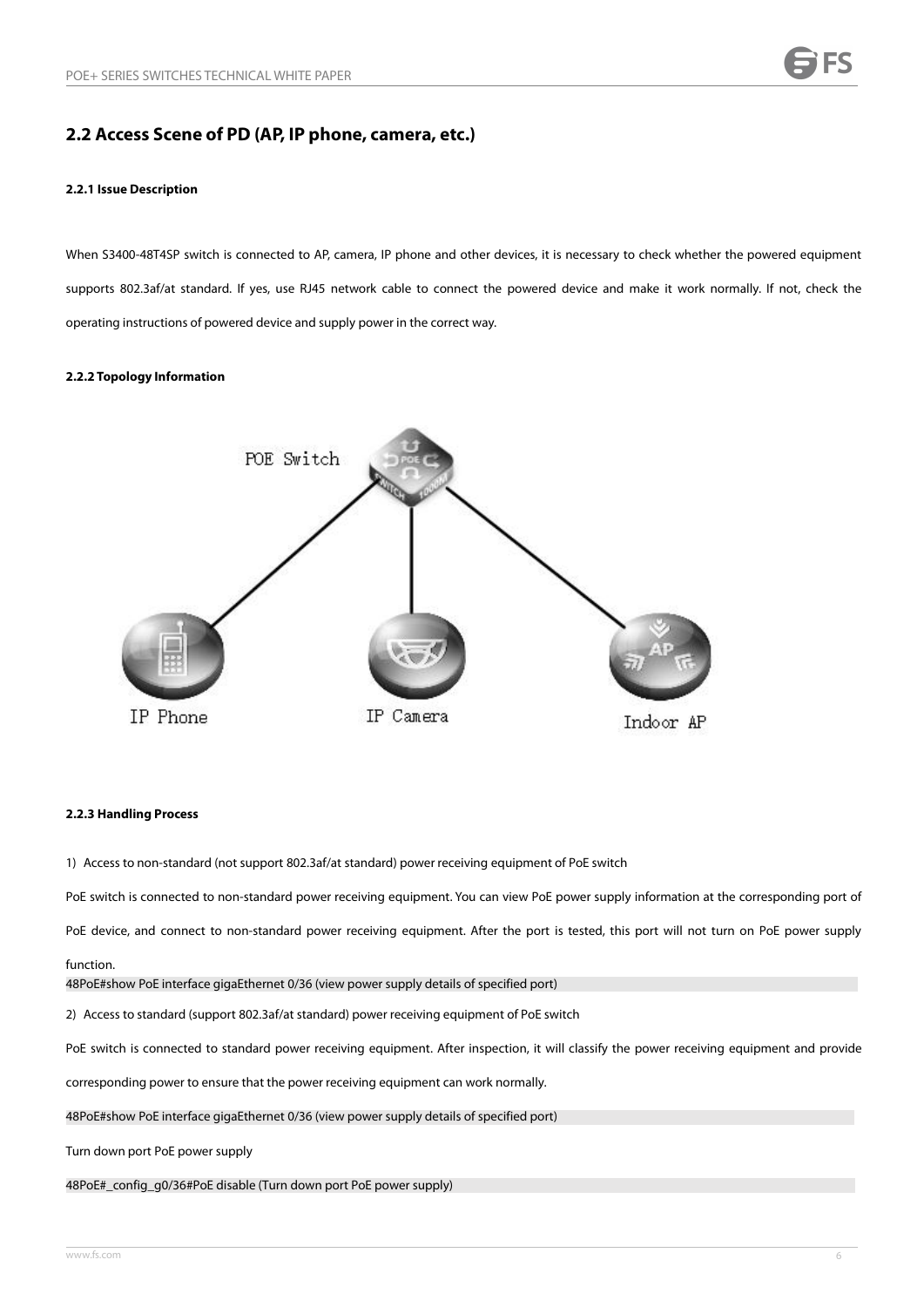### <span id="page-8-0"></span>**2.2.4 Root Cause**

When S3400-48T4SP switch is connected to non-standard power receiving equipment, in order to prevent excessive power supply voltage from damaging the power receiving equipment, PoE powersupply function of corresponding port will be closed.

### <span id="page-8-1"></span>**2.2.5 Solution**

Before connecting the PoE switch to the power receiving equipment, first check the product introduction of the power receiving equipment to see whether the product supports the PoE power supply standard (802.3af /at). If not, please use the power supply method supported by the product manual to avoid damage to the power receiving equipment.

### <span id="page-8-2"></span>**2.2.6 Suggestions and Conclusions**

Before supplying power to the standard PoE receiving equipment, it is recommended to check the product introduction first and carry out relevant operations according to the product operation guide.

# <span id="page-8-3"></span>**2.3 TACACS + Authentication Scene**

### <span id="page-8-4"></span>**2.3.1Issue Description**

When S3400-48T4SP switch is used to configure TACACS + authentication for user side devices, the authentication key must be consistent with the TACACS + server, otherwise the login will fail.

### <span id="page-8-5"></span>**2.3.2 Topology Information**



172.16.30.2/24

192.168.2.2/24

### <span id="page-8-6"></span>**2.3.3 Handling Process**

TACACS + protocol is mainly used for PPP and VPDN (Virtual Private Dial-up Network, Virtual Private Dialup Networks) to accessAAA of users and end users. It provides authentication, authorization and billing these three security functions.

1) Set up the the scene building according to the Topo to ensure that the PoE switch can reach the network with PC and Tacacs+ server

### respectively.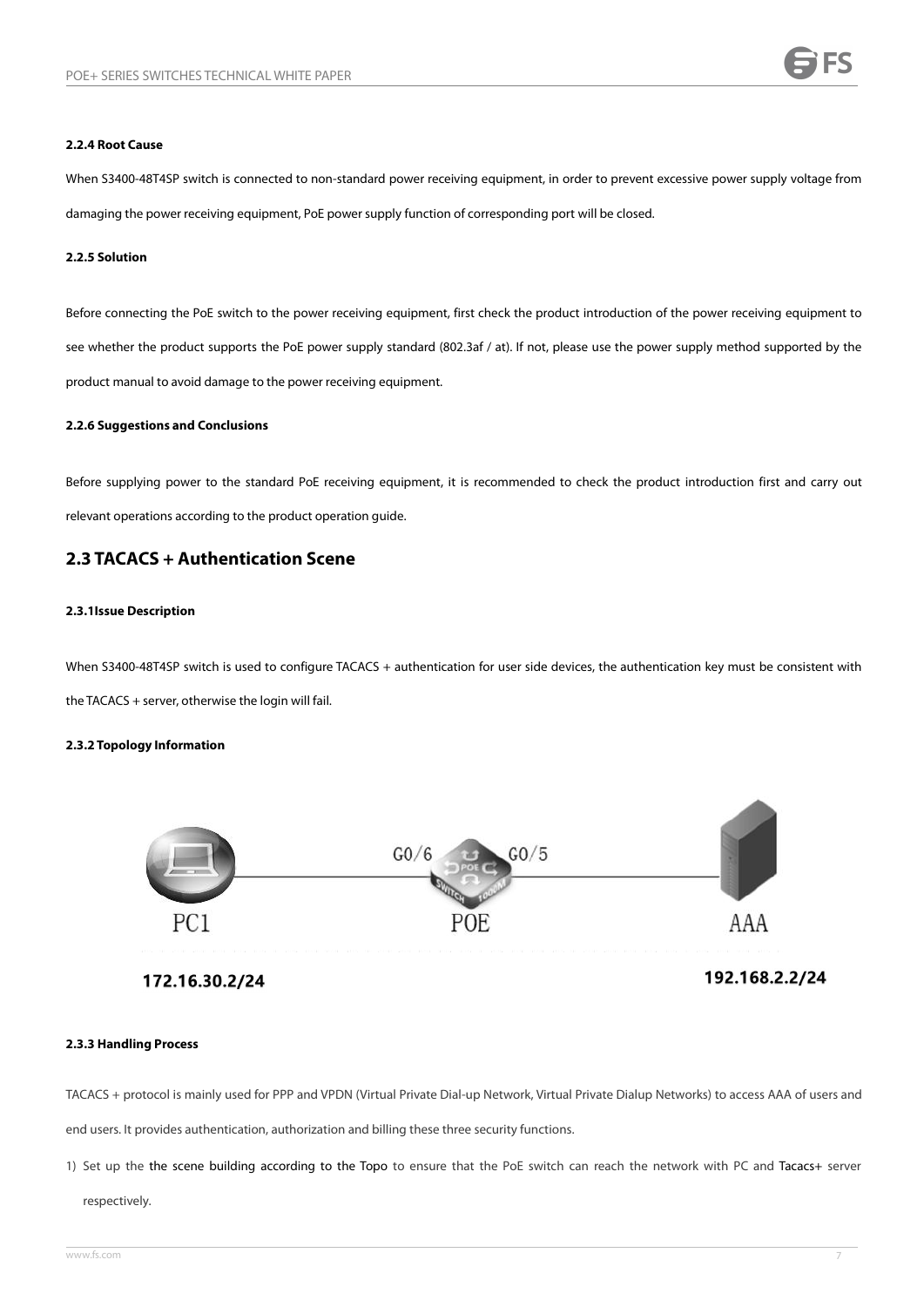#48PoE\_config#VLAN 20

48PoE\_config\_vlan20#exit

48PoE\_config#VLAN 30

48PoE config\_vlan30#exit

48PoE\_config#int vlan 20

48PoE\_config\_v20#ip add 172.16.30.1 255.255.255.0

48PoE\_config\_v20#int vlan 30

48PoE\_config\_v30#ip add 192.168.2.1 255.255.255.0

48PoE\_config#int gigaEthernet 0/5

48PoE\_config\_g0/5#switchport mode access

48PoE\_config\_g0/5#switchport pvid 30

48PoE\_config\_g0/5#int gigaEthernet 0/6

48PoE\_config\_g0/6#switchport mode access

48PoE\_config\_g0/6#switchport pvid 20

2) Turn on the telnet function on the 48PoE switch, and use the default user and password for remote login on the PC side. (Default is on, and

remote login cannot be supported after closing)

### 48PoE\_config#ip telnet enable

×.

| <b>BB</b> Telnet 172.16.30.1          |                          |          |  |
|---------------------------------------|--------------------------|----------|--|
|                                       | User Access Verification |          |  |
| Username: admin<br>Password:          |                          |          |  |
|                                       |                          |          |  |
|                                       |                          | $\cdots$ |  |
| 48POE><br>$ 48$ POE $>$<br>$ 48$ POE> |                          |          |  |

3) Add the username and password which need to be authenticated on Tacacs+ server.

Add the key, and the key needs to be consistent with the switch key. Otherwise, the switch will fail to negotiate with the Tacacs server. (The key is

**Aa123456**)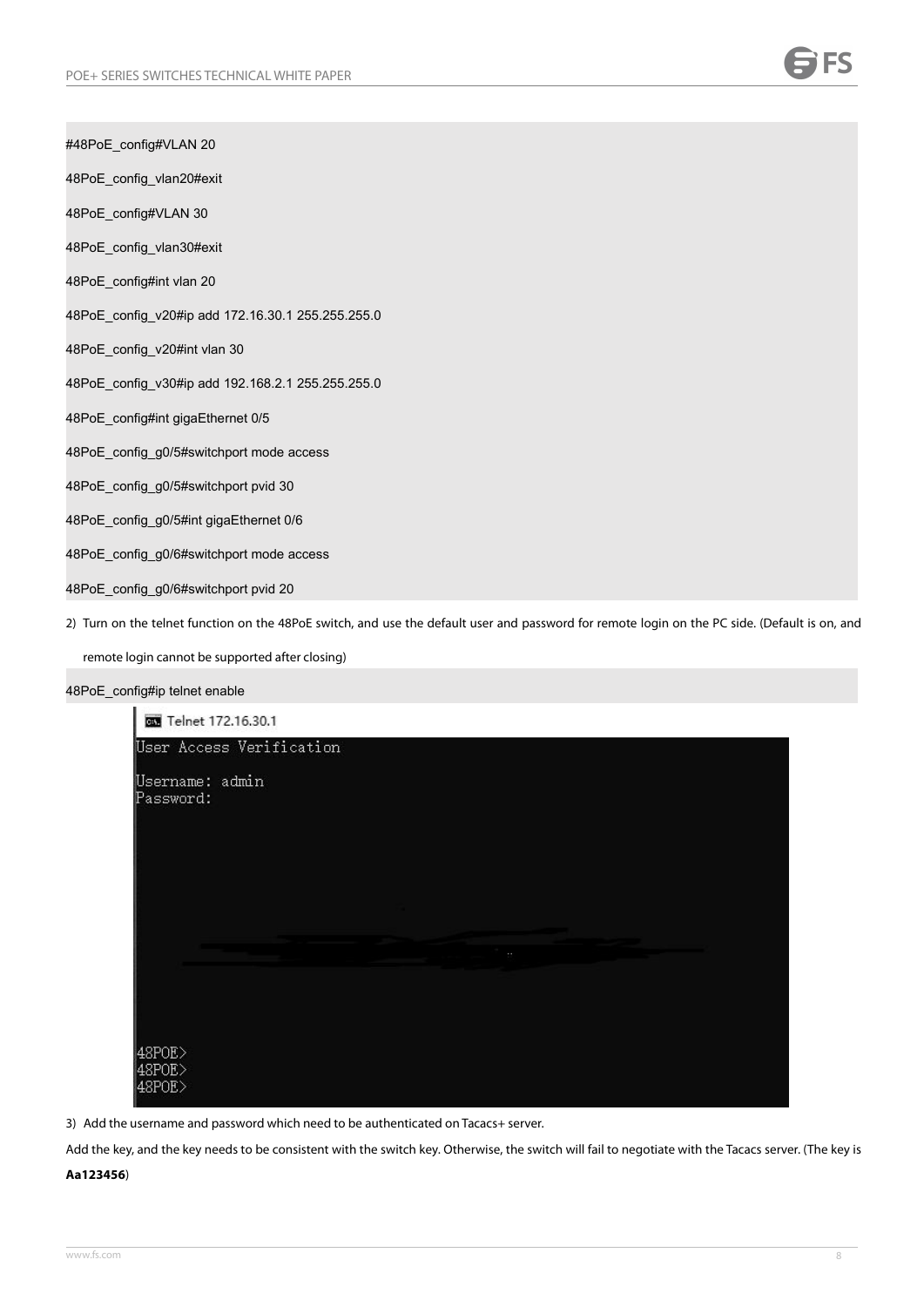| Name:<br>$\alpha$            | POE                                                         |        |                                                   |      |
|------------------------------|-------------------------------------------------------------|--------|---------------------------------------------------|------|
| Description:                 |                                                             |        |                                                   |      |
| <b>Network Device Groups</b> |                                                             |        |                                                   |      |
| Location                     | <b>All Locations</b>                                        | Select |                                                   |      |
| Device Type                  | All Device Types                                            | Select |                                                   |      |
| <b>IP Address</b>            |                                                             |        | <b>Authentication Options</b>                     |      |
|                              | Single IP Address<br>O IP Subnets<br>$\bigcirc$ IP Range(s) |        | $\blacktriangledown$ TACACS+ $\blacktriangledown$ |      |
|                              |                                                             |        |                                                   |      |
|                              |                                                             |        | Shared Secret: Aa123456                           | Hide |
| © IP: 192.168.2.1            |                                                             |        | Single Connect Device                             |      |
|                              |                                                             |        | <b>Elegacy TACACS+ Single Connect Support</b>     |      |
|                              |                                                             |        | TACACS+ Draft Compliant Single Connect Suppo      |      |
|                              |                                                             |        | RADIUS<br>∇                                       |      |
|                              |                                                             |        | Security                                          |      |
|                              |                                                             |        | Group<br>Access<br>(SGA)                          |      |

Create a username and password. The username is **admin** and the password is **admin123**.

| General                            |                                                |                       |                  |                                                   |                                               |  |
|------------------------------------|------------------------------------------------|-----------------------|------------------|---------------------------------------------------|-----------------------------------------------|--|
| ■ Name:                            | admin                                          |                       |                  | Status: Enabled V O                               |                                               |  |
| Description:                       |                                                |                       |                  |                                                   |                                               |  |
| <b>Eldentity Group: All Groups</b> |                                                |                       |                  | Select                                            |                                               |  |
| <b>Account Disable</b>             |                                                |                       |                  |                                                   |                                               |  |
|                                    | √ Disable Account if Date Exceeds: 2020-May-31 |                       |                  | (yyyy-Mmm-dd)                                     |                                               |  |
| <b>Password Lifetime</b>           |                                                |                       |                  | Overwrites user account blocking in case password |                                               |  |
| Password Information               | Password Never Expired/Disabled:               |                       | expired/disabled |                                                   | <b>Enable Password Information</b>            |  |
| Password must:                     | • Contain 4 - 32 characters                    |                       |                  |                                                   | Password must:<br>• Contain 4 - 32 characters |  |
|                                    |                                                | <b>Internal Users</b> |                  |                                                   | Enable Password:                              |  |
| Password Type:                     | Select                                         |                       |                  |                                                   | Confirm Password:                             |  |
| Password:                          |                                                |                       |                  |                                                   |                                               |  |

4) Tacacs+ authentication, authorization and billing functions are configured on the PoE device. (The configured keymust be consistent with

the Tacacs+ server, otherwise the login will fail.)

Configure tacacs+ authentication

48PoE\_config#aaa authentication login default group tacacs+ local

48PoE\_config#tacacs-server host 192.168.2.206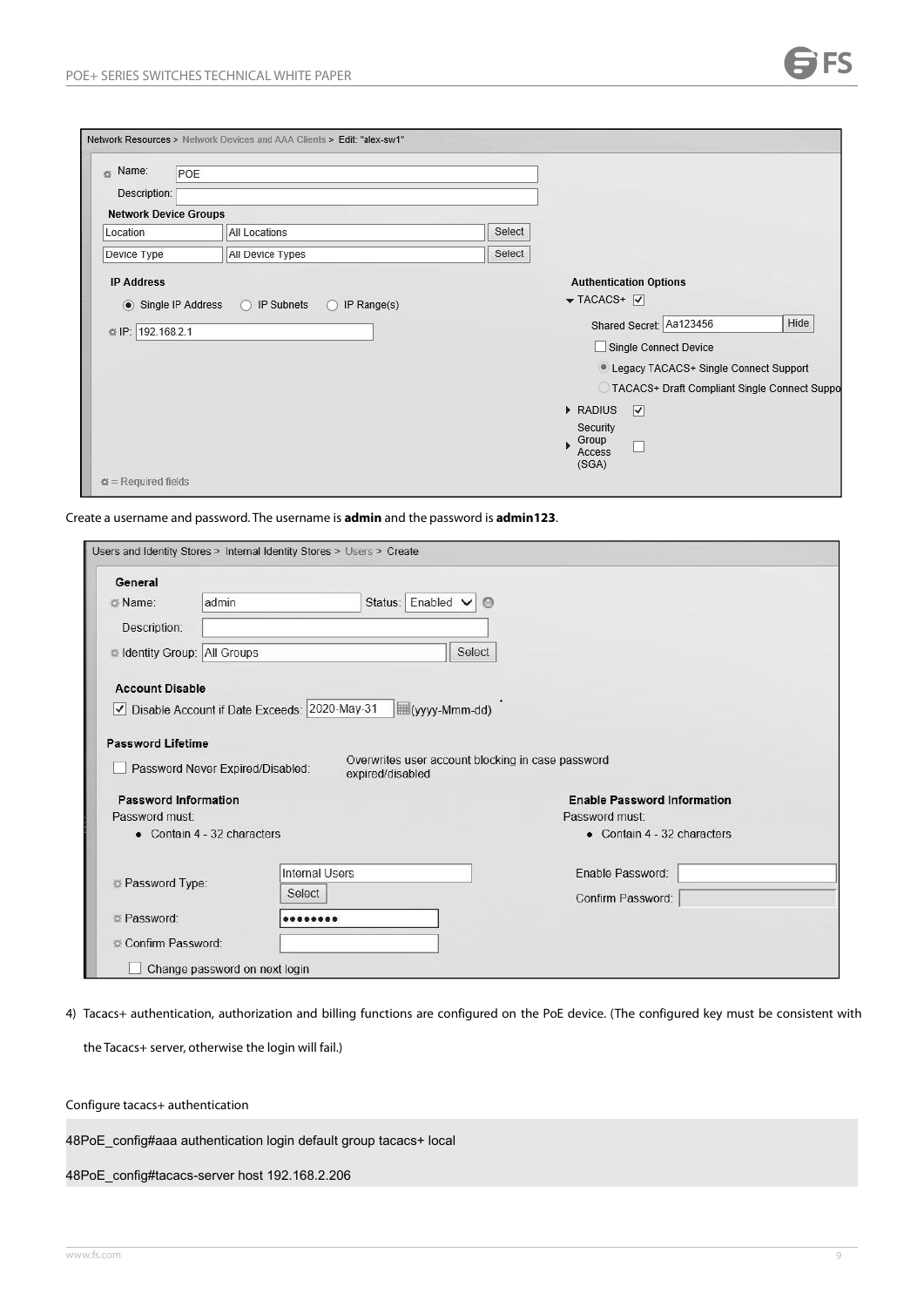| 48PoE config#tacacs-server key Aa123456                                                                                                       |
|-----------------------------------------------------------------------------------------------------------------------------------------------|
| Configure Tacacs+ authorization                                                                                                               |
| 48PoE config#aaa authentication login default group tacacs+ local                                                                             |
| 48PoE_config#aaa authorization exec default group tacacs+                                                                                     |
| 48PoE config#tacacs-server host 192.168.2.206                                                                                                 |
| 48PoE config#tacacs-server key Aa123456                                                                                                       |
| Configure Tacacs+ billing                                                                                                                     |
| 48PoE config#aaa authentication login default group tacacs+ local                                                                             |
| 48PoE_config#aaa accounting exec default start-stop group tacacs+                                                                             |
| 48PoE_config#tacacs-server host 192.168.2.206                                                                                                 |
| 48PoE config#tacacs-server key Aa123456                                                                                                       |
| 5) Log in to the 48 PoE switch via telnet on the PC and log in to the device with the username and password created on the Tacacs server. The |

```
username is admin and the password is admin123.
 Telnet 172.16.30.1
User Access Verification
Username: admin
Password:
Switch>
Switch>_
```
### <span id="page-11-0"></span>**2.3.4 Root Cause**

The Tacacs+ shared key configured by S3400-48T4SP switch is inconsistent with the shared key of Tacacs+ server, which leads to authentication

failure.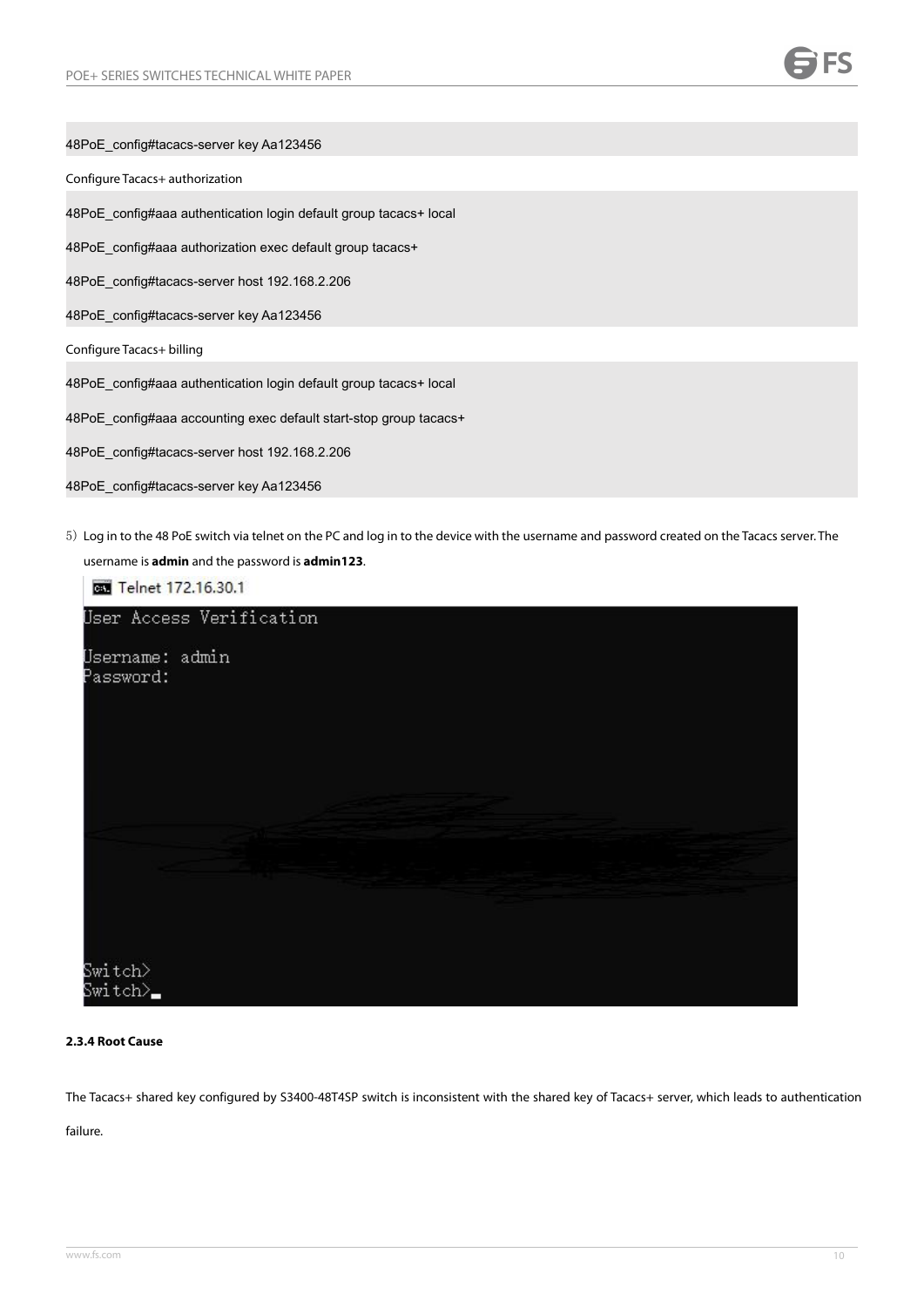### <span id="page-12-0"></span>**2.3.5 Solution**

Before configuring Tacacs+ authentication as a userside device, S3400-48T4SP switch needs to check whether the remote login function is enabled; when configuring the Tacacs+ shared key, it should be consistent with the Tacacs+ server.

### <span id="page-12-1"></span>**2.3.6 Suggestions and Conclusions**

Before configuring Tacacs+ authentication, pay attention to check the accessibility of the underlying network, and whether related functions are enabled and the configuration steps are complete.

## <span id="page-12-2"></span>**2.4 Application Scene of Link Aggregation**

### <span id="page-12-3"></span>**2.4.1Issue Description**

When configuring the Link Aggregation, S3400-48T4SP switch cannot join the aggregation group directly under the port. You need to configure the aggregation group in advance under the global mode, otherwise you cannot join the aggregation group which is not created under the port configuration.

### <span id="page-12-4"></span>**2.4.2 Topology Information**



### <span id="page-12-5"></span>**2.4.3 Handling Process**

Link aggregation is to combine two or more data channels into a single channel. The channel appears as a single logical link with higher

bandwidth, which can realize load balancing and provide redundant links.<br>1) Link Aggregation Configuration Failure Issue (Prompts that aggregation group 1 is not created)

48PoE\_config#int g0/7

48PoE\_config\_g0/7#aggregator-group 2 mode lacp

2) Correctly configure the scene of Link Aggregation (The switch configuration at the other end issame)

48PoE\_config#interface port-aggregator 1

48PoE\_config\_p1#exit

48PoE\_config#int g0/6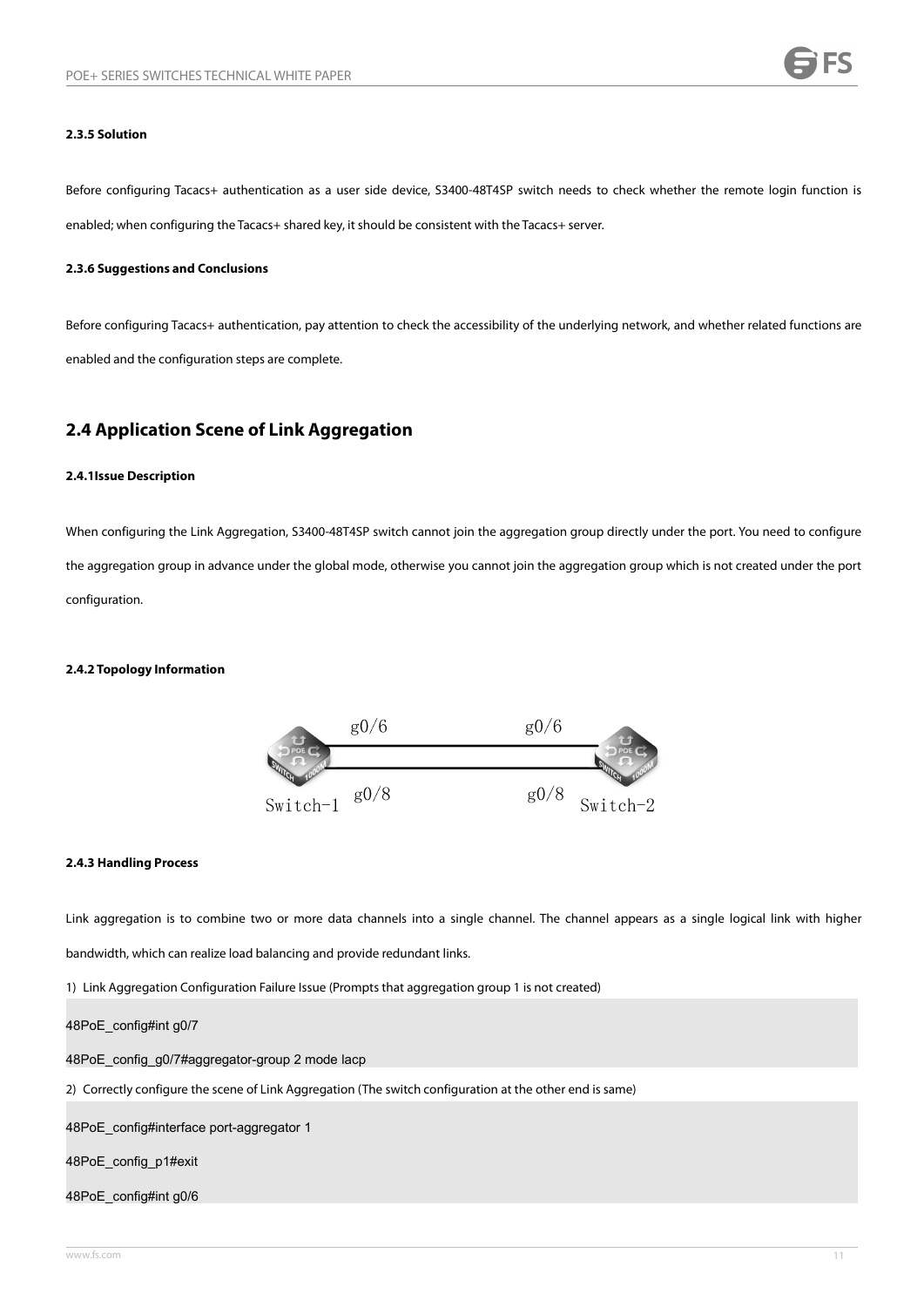### 48PoE\_config\_g0/6#aggregator-group 1 mode lacp active

48PoE\_config\_g0/6# int g0/8

48PoE\_config\_g0/8#aggregator-group 1 mode lacp active

3) View information of aggregation group

48PoE #show aggregator-group brief

### <span id="page-13-0"></span>**2.4.4 Root Cause**

When the S3400-48T4SP switch is configured with the link aggregation, it is unable to join the aggregation group that has not been created under the port configuration. Because of the logic problem of statement, the aggregation group must be created first before the port can be added to the aggregation group.

### <span id="page-13-1"></span>**2.4.5 Solution**

S3400-48T4SP switch should be in accordance with the configuration guide when configuring Link Aggregation.

### <span id="page-13-2"></span>**2.4.6 Suggestions and Conclusions**

After the configuration fails, you should check the error message and related configuration information, and refer to the configuration guide for troubleshooting.

# <span id="page-13-3"></span>**2.5 User Management Application Scene**

### <span id="page-13-4"></span>**2.5.1 Issue Description**

Because the device has not been logged in for a long time, the user name and password are forgotten, and the device cannot be logged in for management operation.

### <span id="page-13-5"></span>**2.5.2 Topology Information**



### <span id="page-13-6"></span>**2.5.3 Handling Process**

1. Use the console cable to log in to the device and restart the switch. During the startup, use the Shortcut Ctrl + P to enter the monitor mode.